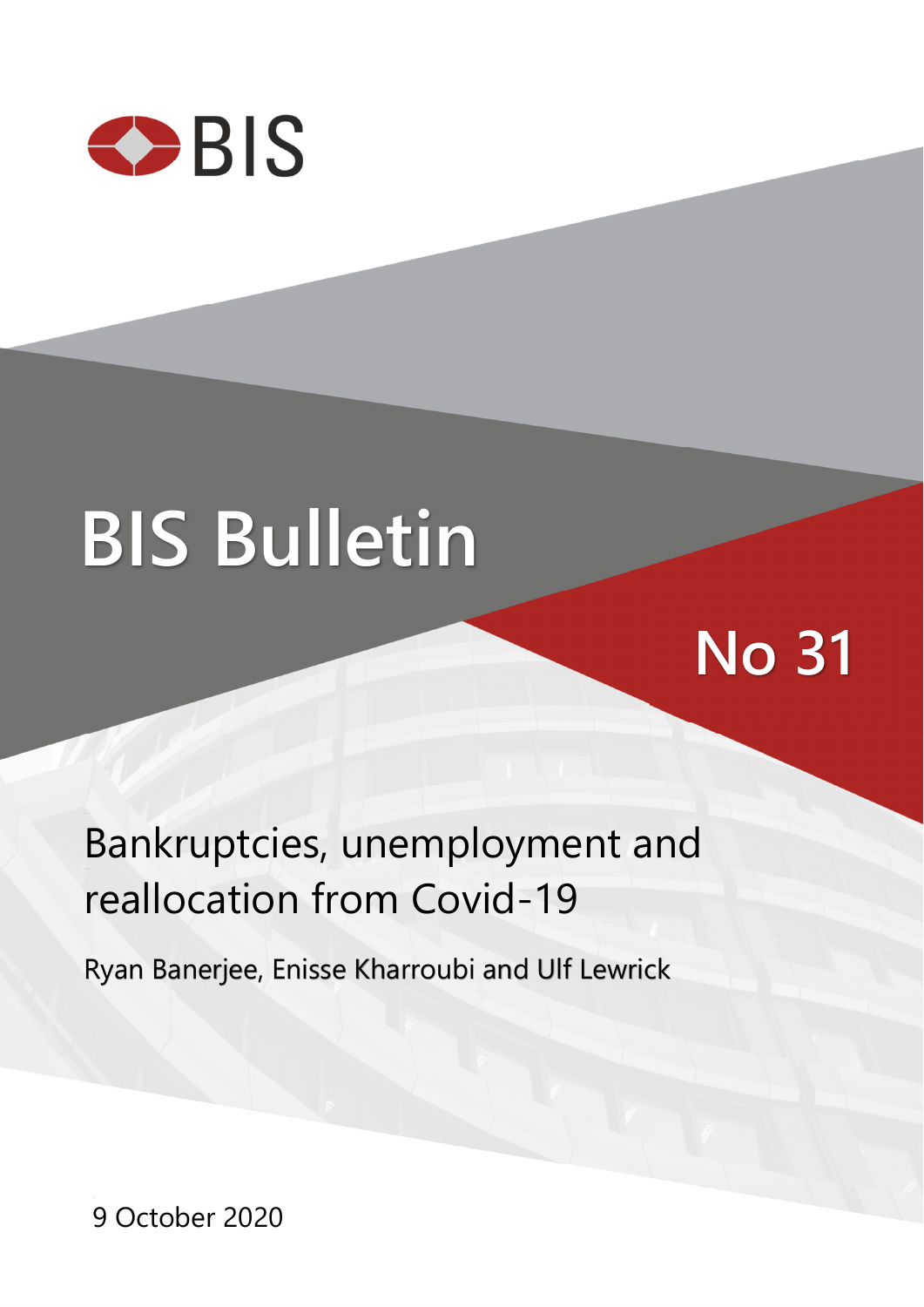BIS Bulletins are written by staff members of the Bank for International Settlements, and from time to time by other economists, and are published by the Bank. The papers are on subjects of topical interest and are technical in character. The views expressed in them are those of their authors and not necessarily the views of the BIS. The authors are grateful to Anamaria Illes for excellent analysis and research assistance, and to Louisa Wagner for administrative support.

The editor of the BIS Bulletin series is Hyun Song Shin.

This publication is available on the BIS website [\(www.bis.org\)](http://www.bis.org/).

*© Bank for International Settlements 2020. All rights reserved. Brief excerpts may be reproduced or translated provided the source is stated.* 

ISSN: 2708-0420 (online) ISBN: 978-92-9197-430-5 (online)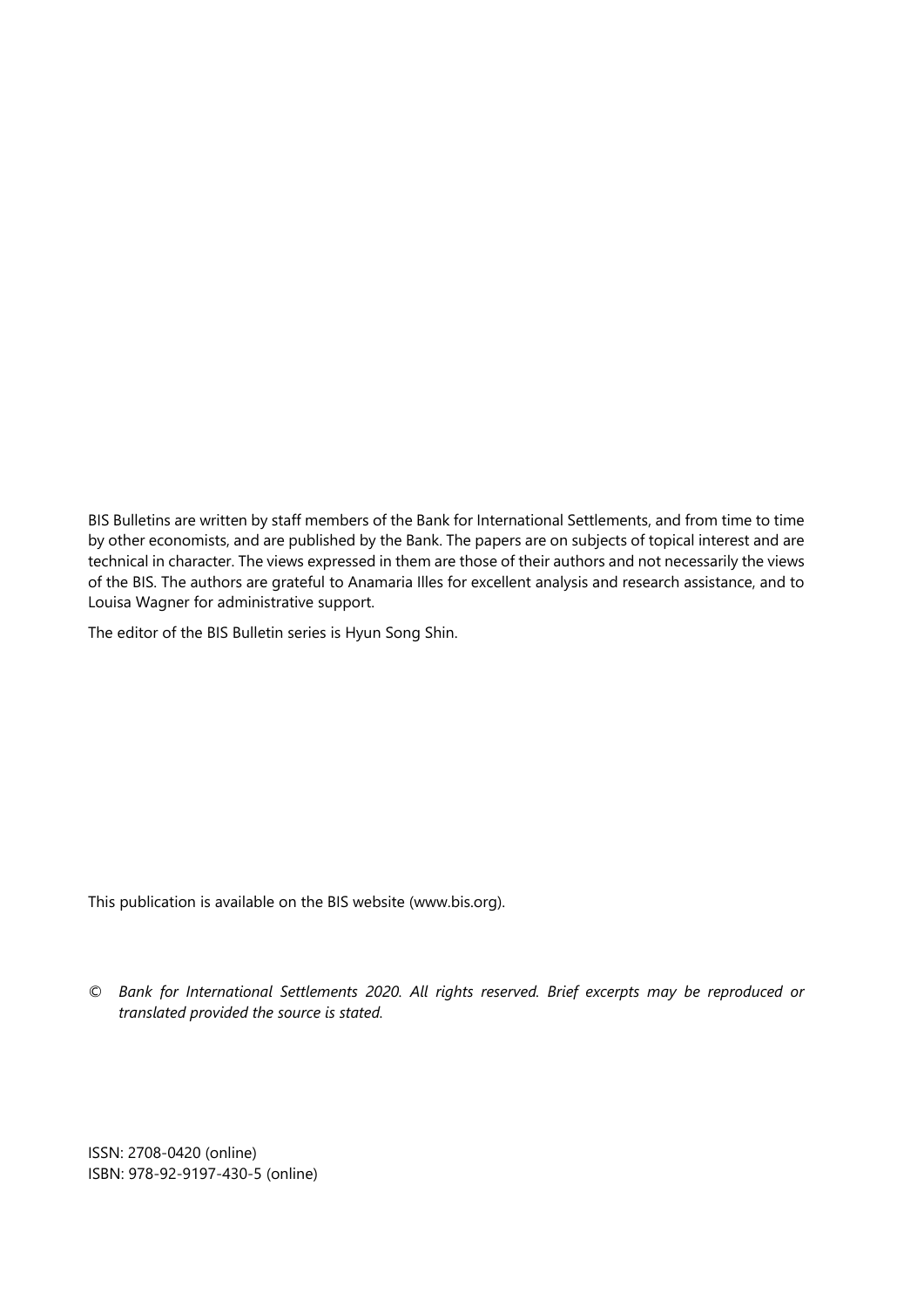Ryan Banerjee

*ryan.banerjee@bis.org*

Enisse Kharroubi *enisse.kharroubi@bis.org*

Ulf Lewrick *ulf.lewrick@bis.org*

### Bankruptcies, unemployment and reallocation from Covid-19

*Key takeaways* 

- *The expected wave of business failures in the Covid-19 recession has yet to materialise, due in part to policy support, but also reflecting the inherent lag between declines in GDP and insolvencies.*
- *Bankruptcies weigh heavily on labour markets. Unemployment typically increases three times more if a fall in GDP is accompanied by a similar-sized increase in bankruptcies.*
- *Concentration of bankruptcies in those sectors hit especially hard by Covid-19 could exert a significant drag on the labour market.*
- *The natural renewal process where young, dynamic firms displace those who exited takes two to three years, leaving a protracted period of lacklustre activity. This underscores the need to reallocate resources quickly and efficiently to drive growth in the post-pandemic world.*

Unprecedented policy support has limited the impact of the sharp contraction in economic activity on households and firms. But pandemic-induced structural shifts are likely to induce significant sectoral reallocations accompanied by corporate failures and job losses. This underscores the need to reallocate resources quickly and efficiently to firms and sectors with better prospects in order to drive growth in the post-pandemic world. This Bulletin explores the link between bankruptcies, labour markets and the reallocation process.

#### Bankruptcies remain low amid lockdowns and massive policy support

Incidence of bankruptcies are low so far in 2020 (Banerjee et al (2020)). Massive fiscal and monetary support is likely to have subdued bankruptcies. Governments have undertaken significant non-budgetary measures to support the business sector via loan guarantees and direct equity injections in addition to budgetary fiscal stimulus (Graph 1, left-hand panel). At the same time, central banks have significantly expanded their balance sheets, including through purchases of private sector assets. Facilitated by favourable financing conditions, firms have raised large amounts of bridge financing to build cash buffers, especially those facing elevated liquidity risks (centre panel). In addition, wide-ranging furlough schemes have supported firms' balance sheets and unemployment. In many European economies employment held up even as the number of hours worked fell sharply (right-hand panel). Conversely, the absence of such schemes in the United States and emerging market economy (EME) labour markets has left a more obvious imprint on unemployment.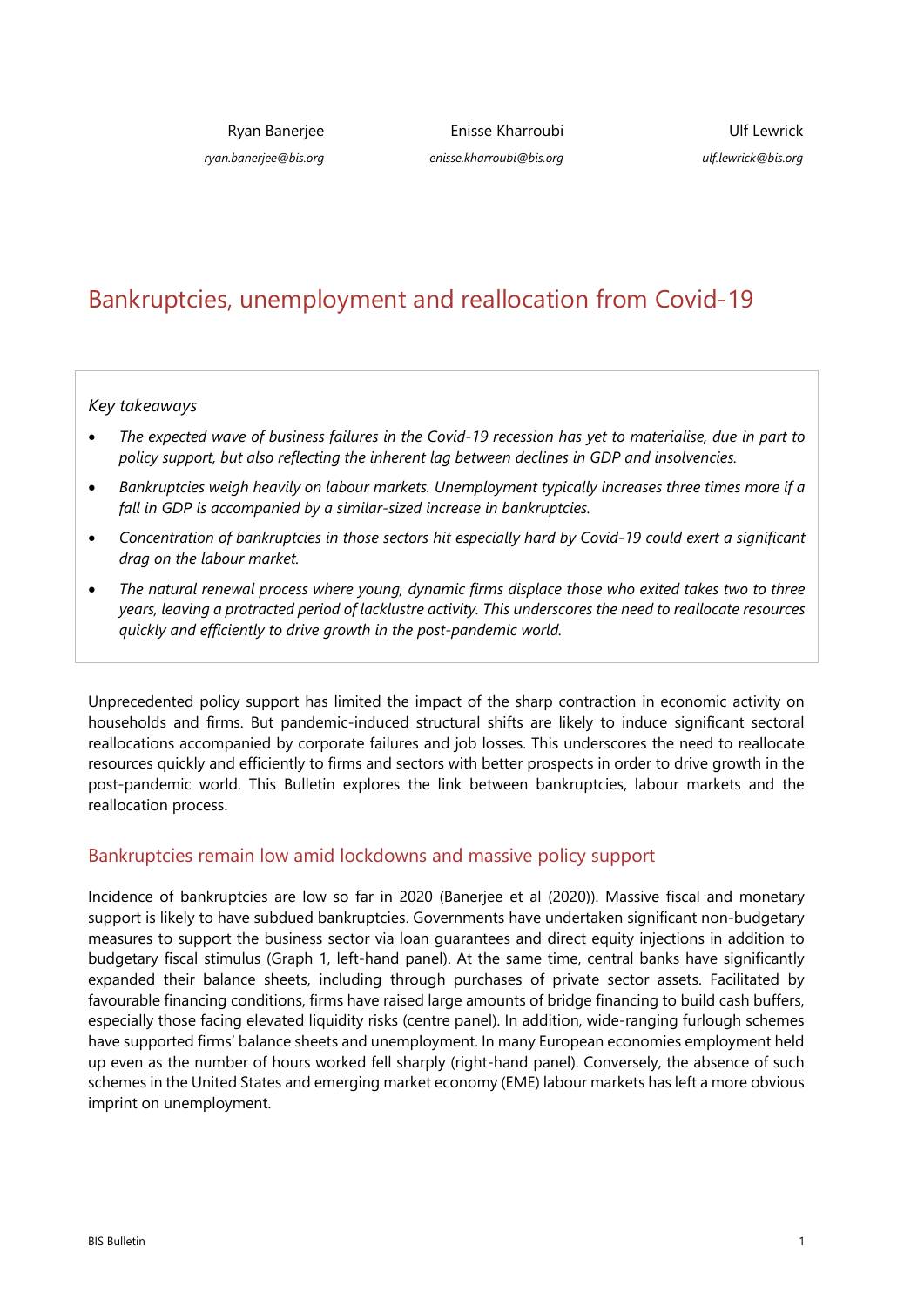

#### Low bankruptcies to date as firms build cash buffers and maintain employment Graph 1

<sup>1</sup> Estimates focus on government discretionary measures that supplement existing automatic stabilisers, which differ across countries in their breadth and scope. AEs = AU, CA, DE, ES, FR, GB, IT, JP and US; EMEs = AR, BR, CN, ID, IN, KR, MX, RU, SA, TR and ZA. For regions, weighted averages based on GDP and PPP exchange rates. <sup>2</sup> Purchases by sector. AEs = CA, EA, GB, JP and US; EMEs = CL, CO, HU, ID, IN, MY, PL, RO, TR and ZA. Changes since March 2020 to latest available data (15 Sep for ID; 16 Sep for PL; 18 Sep for IN; 30 Sep for CL; August for CO, HU, RO, MY, TR and ZA; July for IL). For regions, weighted averages based on GDP and PPP exchange rates. <sup>3</sup> Includes contingent liabilities and funding. Contingent liabilities include guarantees and quasi-fiscal operations, ie non-commercial activity of state-owned corporations on behalf of the government. 4 Mean change (dot) and 95% confidence interval (box) between Q4 2019 and Q2 2020, as a share of 2019 assets. Sample of non-financial firms reporting data for Q2 2020 financial statements. 5 High (low) firms have above (below) median short-term debt service-to-cash in Q4 2019. 6 AU, CA, DE, ES, FR, GB, IT, JP and US. 7 AR, BR, CN, ID, IN, MX, RU, SA, TR and ZA. 8 For MX, manufacturing. <sup>9</sup> Hours worked per employee. For BR, DE and MX, manufacturing; for JP, five or more employees; for US, private nonfarm. 10 For persons employed, July 2020 for DE, JP, KR and US; June 2020 otherwise. For hours worked, July 2020 for KR and US; June 2020 otherwise.

Sources: IMF, *Fiscal Monitor*, April 2020 and update June 2020; American Bankruptcy Institute; Datastream; S&P Capital IQ; national data; authors' calculations.

#### The coming wave of bankruptcies and unemployment?

Despite the limited increase in bankruptcies in a number of economies, it may be just a matter of time, given the shock's size, before bankruptcies and, where it has not done so already, unemployment increase. In particular, bankruptcies and unemployment could spike once authorities start withdrawing support.

Irrespective of policy support, bankruptcies and unemployment have historically lagged GDP. They peak around one year after the initial GDP shock and remain elevated for at least another two (Graph 2, first panel). Banerjee et al (2020) predict that bankruptcies in advanced economies (AEs) could rise from the baseline in 2019 by around 20% in 2021. In addition, bankruptcies and unemployment could reinforce each other. For instance, during the Great Financial Crisis (GFC) of 2007–09, job destruction due to firms' exits amounted to about 10% of the unemployed in a sample of AEs.<sup>1</sup> More generally, bankruptcies raise unemployment over and above the impact of GDP. In AEs, unemployment typically increases by about 0.4 percentage points two years after a one standard deviation drop in GDP growth. But the increase can be up to three times, or 1.2 percentage points, greater when the drop coincides with an increase in bankruptcies of a similar relative magnitude (second panel).

<span id="page-3-0"></span><sup>1</sup> Available data for a few central and eastern European countries show that employment in firms that exited in 2009 was equivalent to about a quarter of the number of persons unemployed.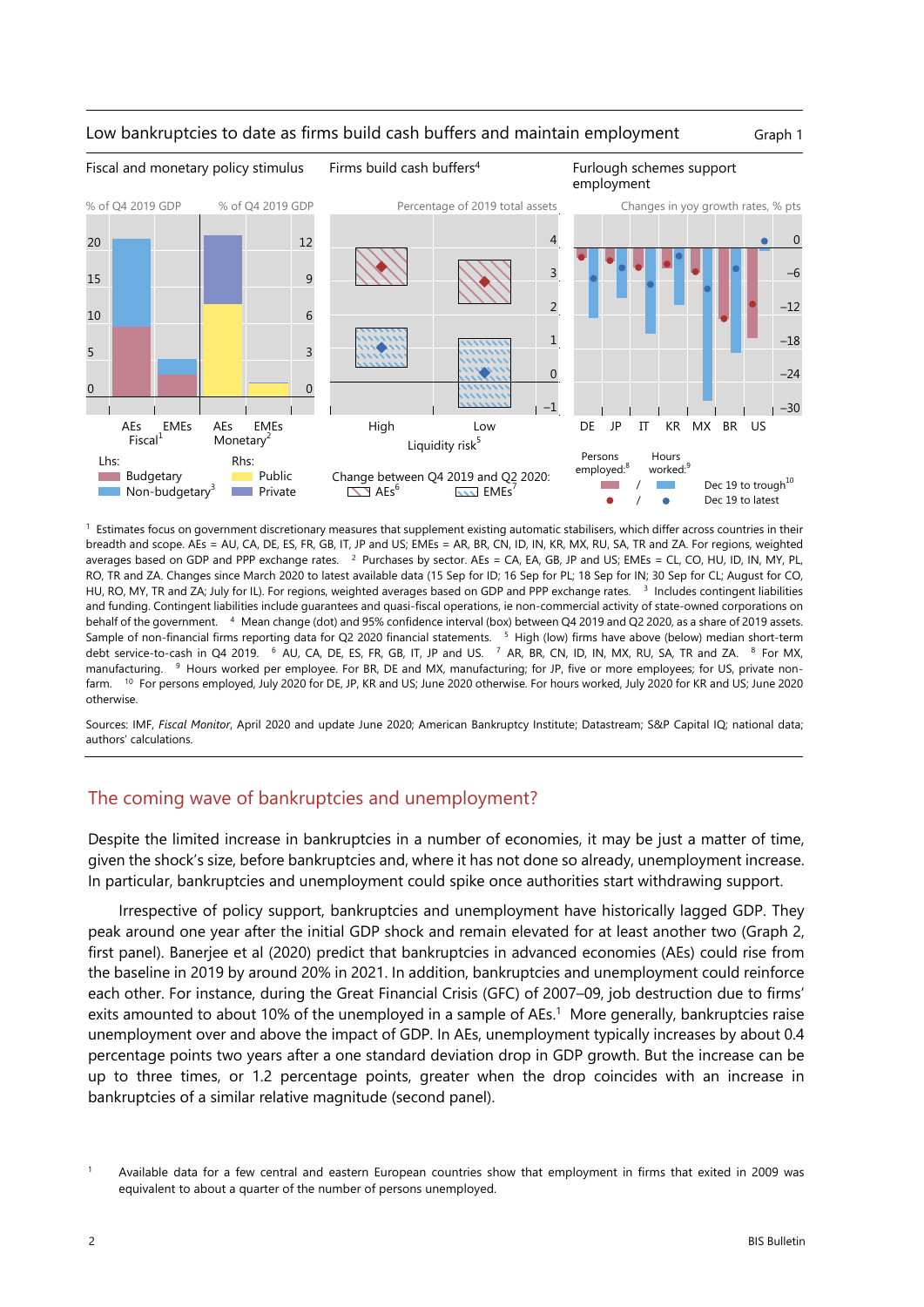Pressure points in the financial sector could amplify the strains on corporates. Loan impairment charges at major banks, notably systemically important ones, surged in anticipation of a major deterioration in credit quality in the first two quarters of 2020 and now exceed 8% of their equity (Graph 2, third panel). Even though banks entered the Covid-19 crisis with notably higher levels of lossabsorbing capital than during past crises,<sup>2</sup> equity valuations appear to cast doubt on a swift recovery in banks' franchise values (fourth panel). Pressure on banks to scale down lending and tighten funding conditions, particularly for the more risky borrowers, has thus increased and could impinge on firms' ability to access bank credit. As lending support measures are eventually phased out, not least government loan guarantees, tight access to both bank credit and market-based funding could undermine firms' ability to roll over their debts. At the same time, fear of further deteriorations in credit quality amid weak prospects for revenues could keep banks from writing off troubled loans and cleaning up their balance sheet, hampering the reallocation of funds to new borrowers.



1 Percentage point change in unemployment (percentage change in bankruptcies) following a one standard deviation drop in GDP. The sample comprises AU, BE, BR, CA, CH, DE, DK, ES, FI, FR, GB, IS, IT, JP, NL, NO, NZ, SE, US and ZA. Estimations include country dummies. <sup>2</sup> Change in unemployment rate following a one standard deviation drop in GDP and a one standard deviation increase in bankruptcies. The sample comprises AU, BE, BR, CA, CH, DE, DK, ES, FI, FR, GB, IS, IT, JP, NL, NO, NZ, SE, US and ZA. Estimation includes country dummies. <sup>3</sup> Major banks' loan impairment charges as a percentage share of common equity; quarterly averages, weighted by total assets. <sup>4</sup> Based on global equity indices.

Sources: OECD, *Timely Indicators of Entrepreneurship* and *Economic Outlook*; Datastream; Moody's CreditEdge; SNL; authors' calculations.

#### Resource reallocation and the bankruptcy process

Bankruptcy processes and less formal restructuring mechanisms are important in reallocating resources. They are especially important in this recession given its widely differing impact across types of economic activity, and the consequent need for reallocation across sectors. That said, the macro impact and associated spillovers can leave a protracted period of lacklustre activity. Thus, the pace of resource allocation is crucial.

<span id="page-4-0"></span><sup>2</sup> See Lewrick et al (2020) for a discussion of bank capital buffers and the potential impact of the crisis on bank capitalisation.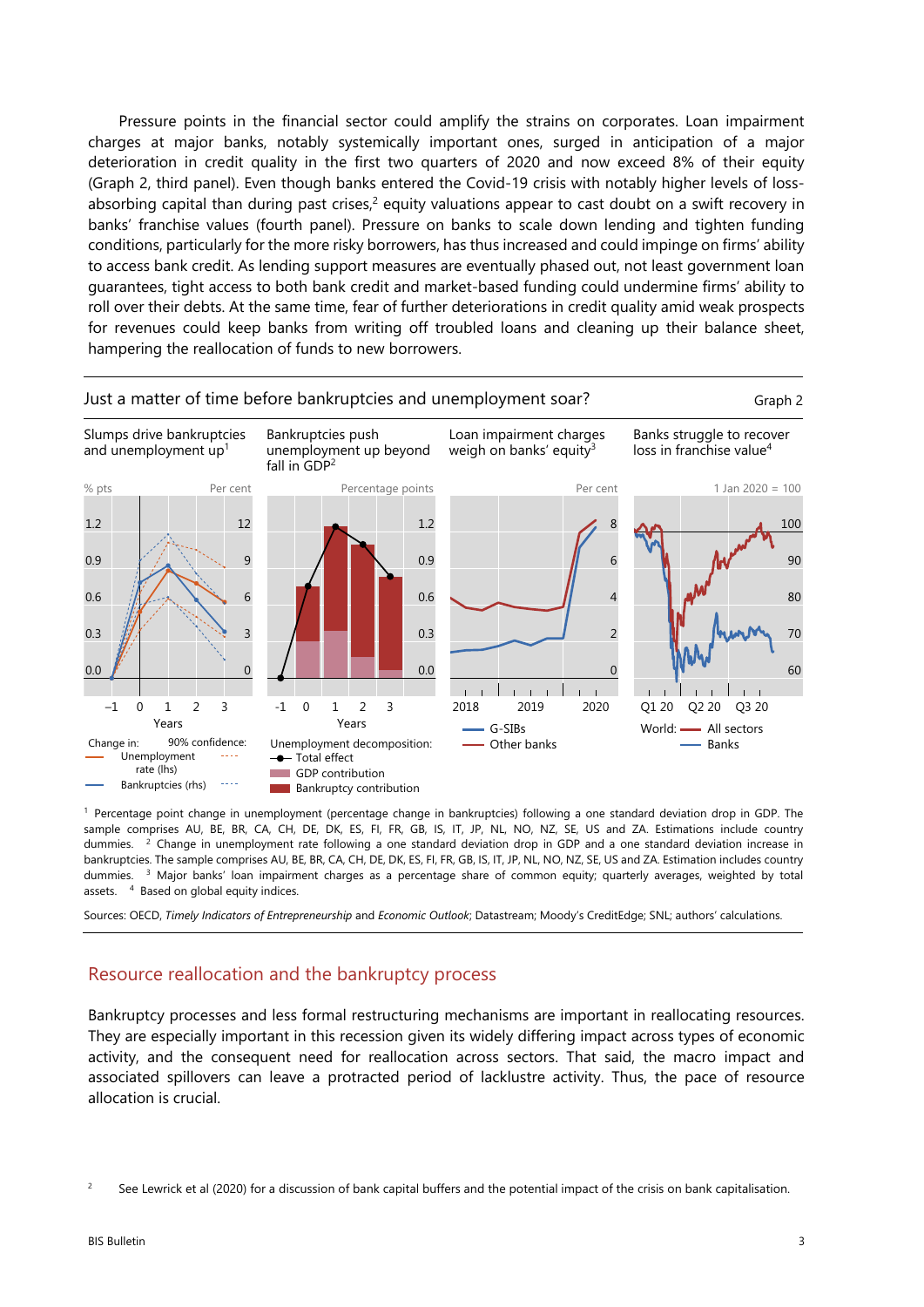

#### Unbalanced recessions highlight the role of bankruptcies in resource reallocation Graph 3

1 Data from 2006–17 using AT, BE, CH, CZ, DE, ES, FI, FR, GB, IE, IT, NL, PL, PT, SE and TR. The red bars show the relative change in employment and the percentage change in the unemployment rate three years after a one standard deviation drop in growth and a one standard deviation increase in the employment share of exiting firms; the blue bars add to this scenario a two standard deviation increase in the dispersion of sectoral employment shares of exiting firms; and the yellow bars add another two standard deviation increase of the same dispersion. Estimations include country and time dummies. <sup>2</sup> Country-level skewness computed using 11 sectors. The solid line represents the 45° gradient. <sup>3</sup> Correlation between sectoral exit rates and lagged or forward share of young firms (under five years old) in the population of firms (red line) or in total employment (blue line). The dots on the vertical line indicate the contemporaneous correlations. <sup>4</sup> Data on all non-farm business sector from 2006 to 2017 using AT, BE, CZ, DE, DK, ES, FI, FR, GB, HU, IE, IT, NL, NO, PL, PT and SE. <sup>5</sup> Increase in growth rate of number of persons employed (of number of firms) after a 1 percentage point increase in the share of young firms in total employment (in total number of firms). Estimations include country, sectors and time dummies.

Sources: OECD, *Business Demography Indicators* and *Economic Outlook*; World Bank, *Doing Business*; Moody's CreditEdge; authors' calculations.

The importance of reallocations can be assessed through the effect of recessions on the labour market. Unbalanced recessions – those where bankruptcies are particularly concentrated in specific sectors – tend to be deeper and longer, and leave an especially large imprint on the labour market, likely because of skill mismatches and sector-specific human capital (Graph 3, first panel). For instance, three years after a recession that hits all sectors equally (a so-called balanced recession), employment typically falls about 3.5 percentage points relative to the case of no recession. However, the drop in employment is almost three times larger (about 10 percentage points) following a severely unbalanced recession – one where output losses and bankruptcies are concentrated in specific sectors of the economy. Indeed, the Covid-19 recession is highly unbalanced: the skewness of sectoral expected default frequencies (EDFs), a measure of the sectoral concentration of risk, was on average twice as high in March–May 2020 as in Q4 2009 during the GFC (second panel).

Still, bankruptcies can act as a catalyst for renewal. The key distinction here is between the short-run aggregate demand costs of layoffs and closures, on the one hand, and the renewal process where young, dynamic firms displace those that exited, on the other. Although there can still be significant time lags, young and typically more dynamic firms generally account for a larger fraction of all firms and of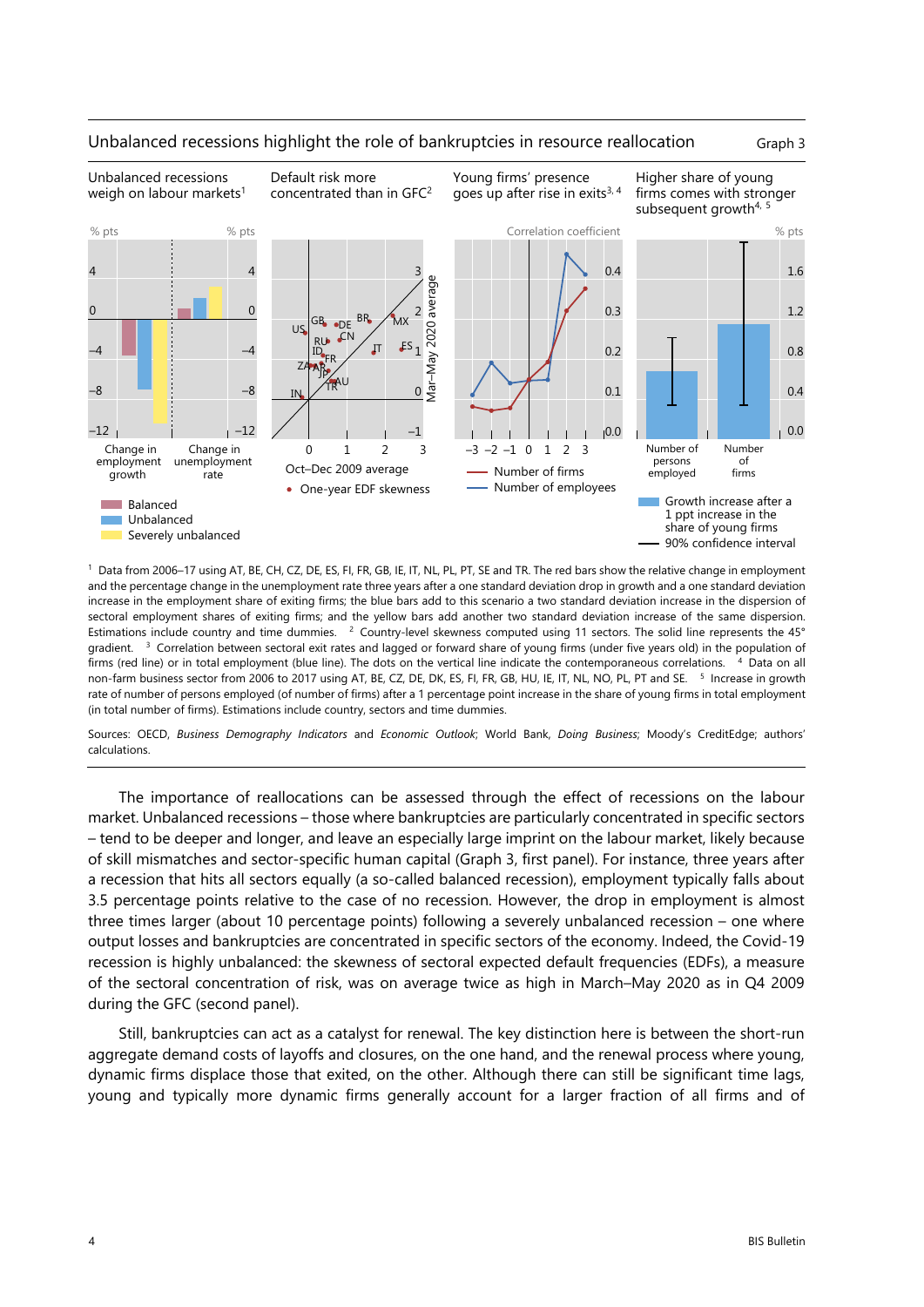employment two to three years after an increase in exits (Graph 3, third panel).<sup>3</sup> Moreover, a 1 percentage point increase in the employment share of firms aged five years or under raises overall employment growth by 0.3 percentage point after two years (fourth panel).

Thus, limited restructurings, including inefficient bankruptcy regimes, can hinder the necessary adjustment. Bankruptcy proceedings can take an inordinate amount of time (Graph 4, left-hand panel), leaving the economy vulnerable to adverse aggregate dynamics through negative demand spillovers. And even if they are quick, they may not be very efficient in reallocating claims, resulting too often in the destruction of firm-specific knowledge, especially at small and medium-sized enterprises (SMEs).[4](#page-6-1) Structural rigidities can also hold back the growth of new activities, thus complicating the exit problem further (right-hand panel).<sup>[5](#page-6-0)</sup> Flexible product and labour markets can hence help accelerate the necessary restructuring. On average, countries with flexible product markets have stronger restrictions on collective dismissals. That said, some economies have less flexibility along both dimensions, which could slow necessary restructurings.

#### Efficient bankruptcy regimes and flexible labour and product markets speed up restructuring Graph 4



 $<sup>1</sup>$  Recovery rate is recorded as cents on the dollar recovered by secured creditors through reorganisation, liquidation or debt enforcement</sup> (foreclosure or receivership) proceedings. Data collection was completed in May 2019. <sup>2</sup> Collective dismissal restrictions: higher values indicate more restrictions. <sup>3</sup> Overall index; higher values indicate greater government distortions and barriers to entry.

Sources: OECD, *Product Market Regulation Statistics*; World Bank, *Doing Business*; authors' calculations.

#### Policy implications

Facing unprecedented urgency and uncertainty, policymakers initially geared their measures towards stabilising financial markets, preventing firms' bankruptcies and containing labour market hysteresis effects. However, as uncertainty gradually recedes and the structural changes brought about by the pandemic become clearer, it is widely agreed that policy has to adjust. This implies shifting the focus from crisis management towards facilitating reallocations from firms and sectors with poor prospects towards promising activities. In other words, a transition from monetary to fiscal and structural policies as well as

<span id="page-6-2"></span><sup>3</sup> The growing incidence of so-called zombie firms since the GFC as well as recent evidence for the United States based on firm surveys confirm the urgent need for reallocation (Banerjee and Hofmann (2018, 2020)).

<span id="page-6-1"></span><sup>4</sup> Bankruptcy courts are often better at reorganising large businesses than SMEs. In the United States for instance, two thirds of SMEs are liquidated rather than reorganised. See Skeel (2020).

<span id="page-6-0"></span><sup>5</sup> See BIS (2013) for a discussion of how structural rigidities affect the reallocation of resources.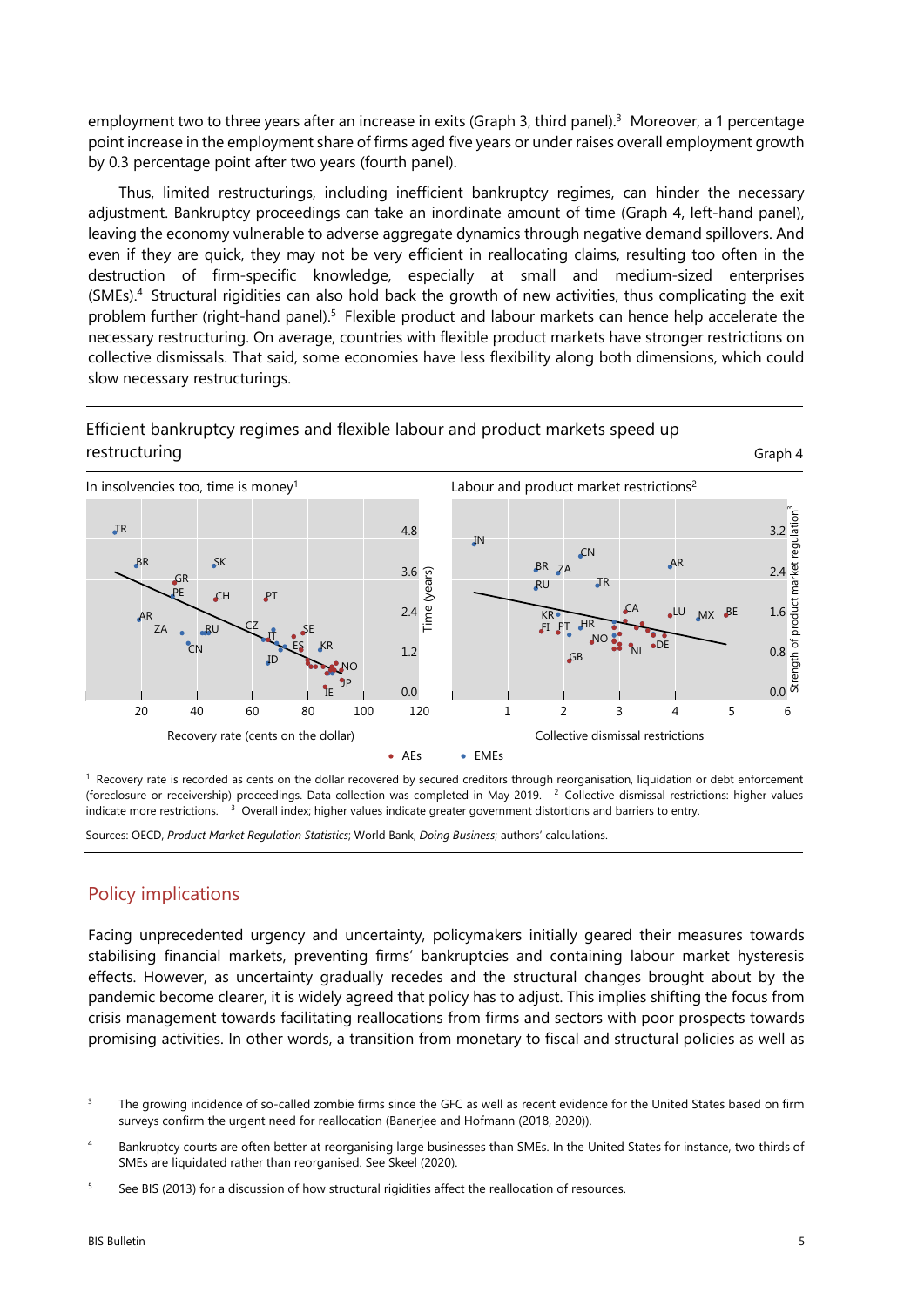a shift from blanket to more targeted support. Leveraging on the assessment and participation of private sector investors to distinguish viable from unviable firms will be key.

Markets and policymakers face challenges in terms of debt restructuring and resource reallocation. Countries that have in the past encouraged a prompt clean-up of bank balance sheets have typically benefited from a more dynamic economic rebound (Borio et al (2010)). But smoothly rotating from the current stance of regulatory relief to one of clean-up will be demanding. Measures to facilitate the workout of troubled loans and to reduce legal uncertainty for creditors would speed up reallocations and dampen the economic impact of corporate defaults. This would be particularly important if a large wave of insolvencies were to overwhelm courts, a context in which bankruptcy regimes tend to be less efficient and liquidations more frequent.

Still, an ample degree of monetary policy accommodation is likely to remain appropriate for quite some time to support demand during a possibly protracted period of lacklustre activity. It usually takes around two years for bankruptcies to peak and another two before new entrants fill the gap. And risks appear biased to the downside: the unbalanced nature of the Covid-19 shock could aggravate the recession (Guerrieri et al (2020)). Thus, policy needs to address potential inefficiencies from aggregate demand spillovers as well as inefficient resource allocations.

#### References

Banerjee, R, G Cornelli and E Zakrajšek (2020): "The outlook for business bankruptcies", *BIS Bulletin*, no 30, October.

Banerjee, R and B Hofmann (2018): "The rise of zombie firms: causes and consequences", *BIS Quarterly Review*, September, pp 67–78.

——— (2020): "Corporate zombie: anatomy and life cycle", *BIS Working Papers*, no 882, September.

Bank for International Settlements (BIS) (2013): "Removing the roadblocks to growth", *83rd Annual Report*, June.

Borio, C, B Vale and G von Peter (2010): "Resolving the financial crisis: are we heeding the lessons from the Nordics", *BIS Working Papers*, no 311, June.

Guerrieri, V, G Lorenzoni, L Straub and I Werning (2020): "Macroeconomic implications of COVID-19: can negative supply shocks cause demand shortages?", *NBER Working Papers*, no 26918, April.

Lewrick, U, C Schmieder, J Sobrun and E Takáts (2020): "Releasing bank buffer to cushion the crisis – a quantitative assessment", *BIS Bulletin*, no 11, May.

Skeel, D (2020): "Bankruptcy and the coronavirus", *Brookings Report*, Brooking Center on Regulation and Markets.